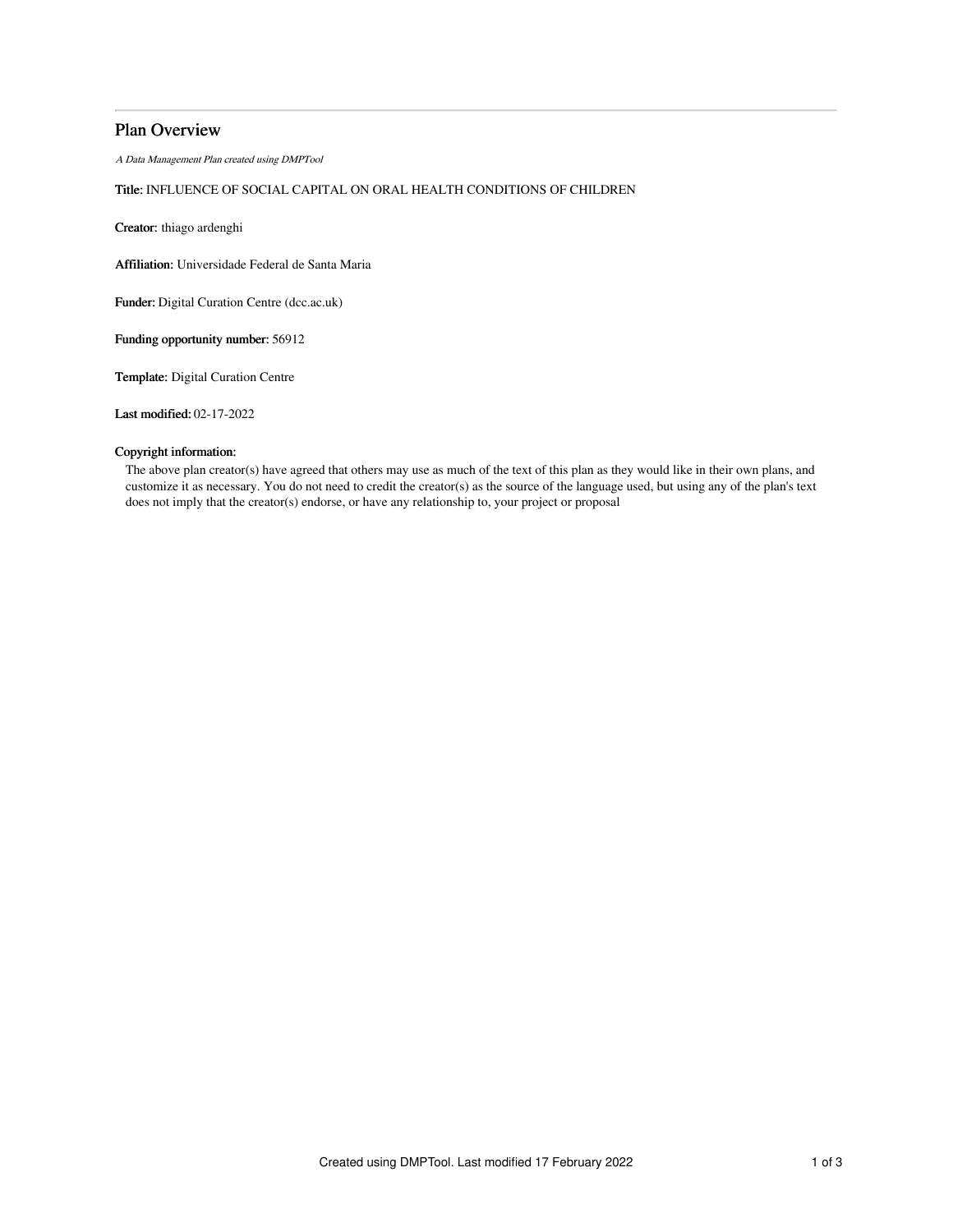# INFLUENCE OF SOCIAL CAPITAL ON ORAL HEALTH CONDITIONS OF CHILDREN

## Data Collection

#### What data will you collect or create?

- -Demographic, socioeconomic and behavioral factors;
- Individual and contextual social capital;
- Oral conditions (dental caries and gingival bleeding);
- Data on contextual social capital will be obtained by the city oficial publication.

#### How will the data be collected or created?

Oral health data will be collected through through clinical examinations performed by previously trained and calibrated examiners. Demographic, socioeconomic and behavioral factors were assessed at baseline and will also be obtained during follow-up through a semi-structured questionnaire applied to parents/guardians of schoolchildren. All data will be added to a excel worksheet and then transfered to Stata Software.

### Documentation and Metadata

#### What documentation and metadata will accompany the data?

We collected data of preschool children related to OHRQoL, clinical conditions and social capital in 2010.All this variables will be collected during the followup in 2020 and 2021. Data is codified in numbers with the respective subtitles in an excel worksheet. metadata: title, author, keywords according to the Dublin core specification

### Ethics and Legal Compliance

#### How will you manage any ethical issues?

This project was approved by the Research Ethics Committee (REC) of the Federal University of Santa Maria (protocol CAAE 11765419.1.0000.5346).

#### How will you manage copyright and Intellectual Property Rights (IP/IPR) issues?

Data will be available by author permission

#### Storage and Backup

#### How will the data be stored and backed up during the research?

Data will be stored at a personal computer and will be backed up every 6 month.

#### How will you manage access and security?

Question not answered.

### Selection and Preservation

#### Which data are of long-term value and should be retained, shared, and/or preserved?

Question not answered.

#### What is the long-term preservation plan for the dataset?

Question not answered.

## Data Sharing

## How will you share the data?

The data of this research project will be shared by online request.

Are any restrictions on data sharing required?